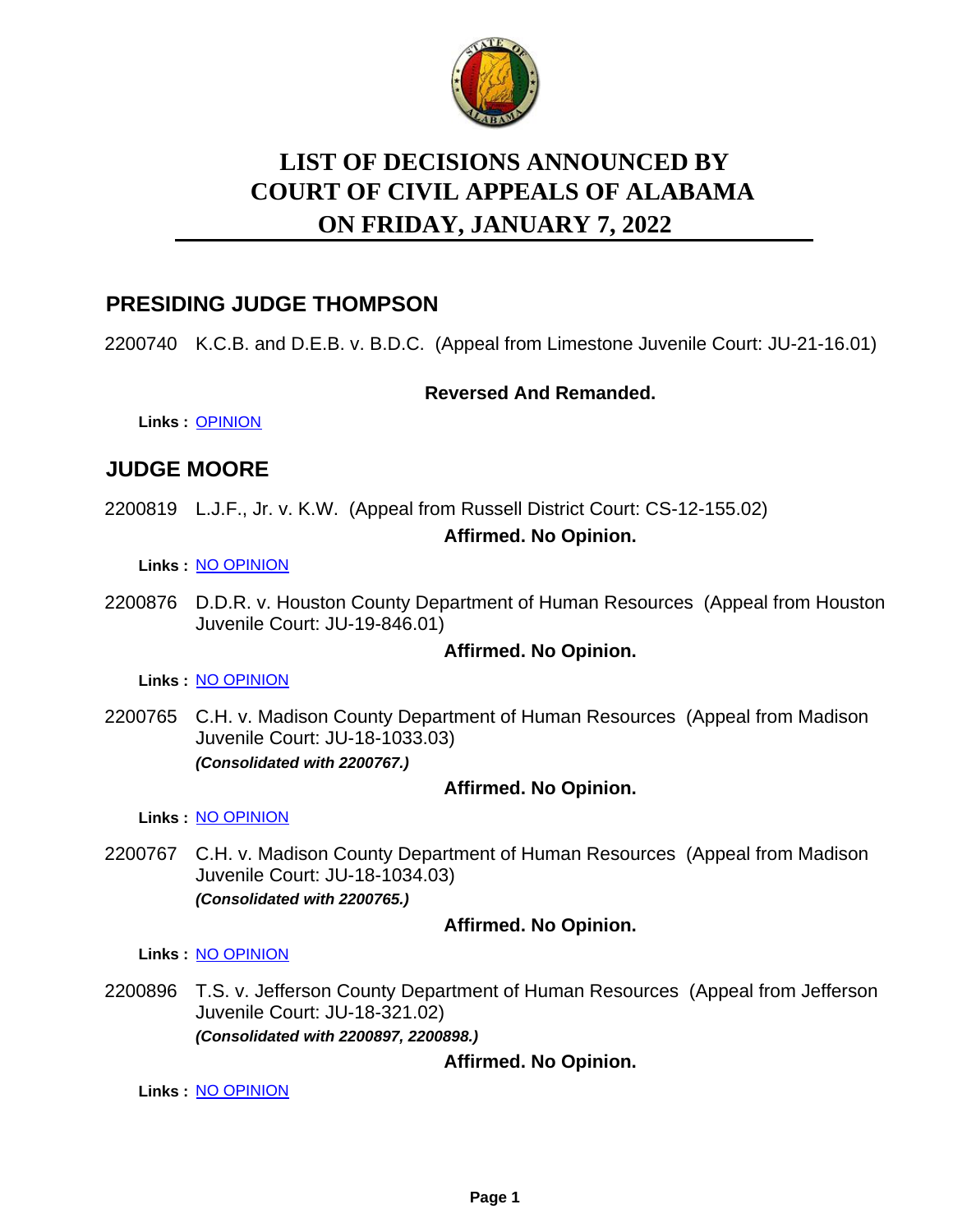2200897 T.S. v. Jefferson County Department of Human Resources (Appeal from Jefferson Juvenile Court: JU-18-322.02) *(Consolidated with 2200896, 2200898.)*

#### **Affirmed. No Opinion.**

**Links :** [NO OPINION](https://acis.alabama.gov/displaydocs.cfm?no=1114509&event=68H0JU0IN)

2200898 T.S. v. Jefferson County Department of Human Resources (Appeal from Jefferson Juvenile Court: JU-18-323.02) *(Consolidated with 2200896, 2200897.)*

#### **Affirmed. No Opinion.**

**Links :** [NO OPINION](https://acis.alabama.gov/displaydocs.cfm?no=1114509&event=68H0JU0IN)

### **JUDGE EDWARDS**

2200539 Antonio Wilson v. Michael C. Kelley, Jr. and Equity Acquisitions, LLC (Appeal from Bessemer Circuit Court: CV-19-900484)

#### **Affirmed. No Opinion.**

**Links :** [NO OPINION](https://acis.alabama.gov/displaydocs.cfm?no=1114501&event=68H0JTZUD)

2200665 L.T. v. Houston County Department of Human Resources (Appeal from Houston Juvenile Court: JU-19-151.02)

#### **Affirmed. No Opinion.**

**Links :** [NO OPINION](https://acis.alabama.gov/displaydocs.cfm?no=1114502&event=68H0JTZWZ)

2200731 Brian Steven Bento v. Leah Michelle Duboise (Appeal from St. Clair Circuit Court: CV-20-900157)

#### **Affirmed. No Opinion.**

**Links :** [NO OPINION](https://acis.alabama.gov/displaydocs.cfm?no=1114503&event=68H0JTZZO)

2200770 Erica R. Looney v. Teddy R. Looney (Appeal from Montgomery Circuit Court: DR-18-900447)

#### **Affirmed. No Opinion.**

**Links :** [NO OPINION](https://acis.alabama.gov/displaydocs.cfm?no=1114505&event=68H0JU06T)

2200871 K.K. v. M.H. (Appeal from Jefferson District Court: CS-20-133)

#### **Affirmed. No Opinion.**

#### **Links :** [NO OPINION](https://acis.alabama.gov/displaydocs.cfm?no=1114507&event=68H0JU0D8)

2200709 R.R. v. Chilton County Department of Human Resources (Appeal from Chilton Juvenile Court: JU-17-168.01) *(Consolidated with 2200710.)*

#### **Affirmed In Part; Reversed In Part; Remanded With Instructions.**

**Links :** [OPINION](https://acis.alabama.gov/displaydocs.cfm?no=1114496&event=68H0JTZCZ)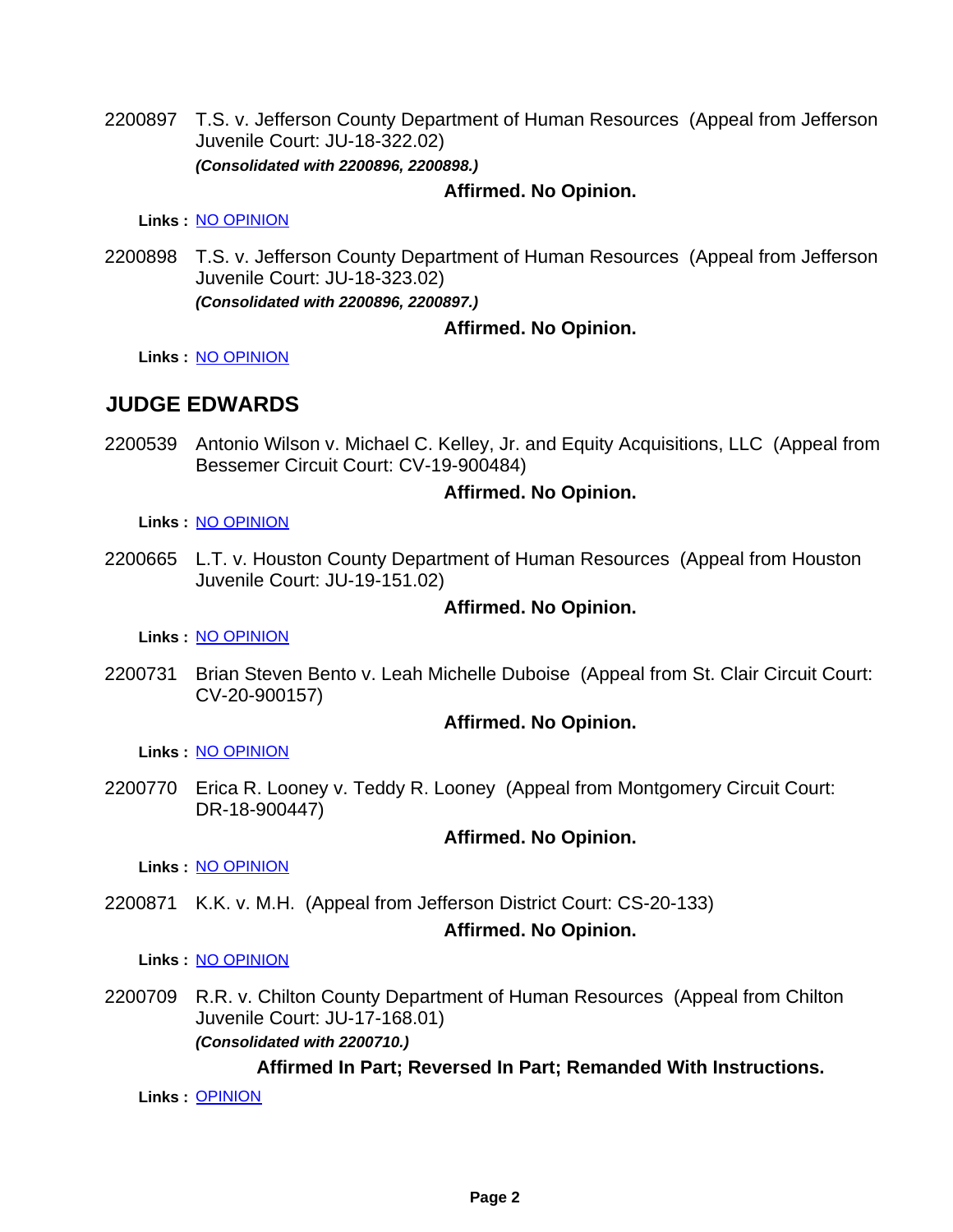2200710 R.R. v. Chilton County Department of Human Resources (Appeal from Chilton Juvenile Court: JU-17-168.02) *(Consolidated with 2200709.)*

#### **Affirmed In Part; Reversed In Part; Remanded With Instructions.**

**Links :** [OPINION](https://acis.alabama.gov/displaydocs.cfm?no=1114496&event=68H0JTZCZ)

# **JUDGE HANSON**

2200516 Bobby Ray Howard v. Christie C. Rowe Howard (Appeal from Jackson Circuit Court: DR-12-332.02)

#### **Affirmed. No Opinion.**

**Links :** [NO OPINION](https://acis.alabama.gov/displaydocs.cfm?no=1114499&event=68H0JTZNK)

2200427 D.M.G. and T.F.F. v. C.W.S. and R.G.S. (Appeal from Coosa Juvenile Court: JU-17-35.03) *(Consolidated with 2200441.)*

#### **Appeal Dismissed.**

**Links :** [OPINION](https://acis.alabama.gov/displaydocs.cfm?no=1114495&event=68H0JTZ8K)

2200441 C.W.S. and R.G.S. v. D.M.G. and T.F.F. (Appeal from Coosa Juvenile Court: JU-17-35.03) *(Consolidated with 2200427.)*

#### **Cross-Appeal Dismissed.**

**Links :** [OPINION](https://acis.alabama.gov/displaydocs.cfm?no=1114495&event=68H0JTZ8K)

2200533 V.D. v. Morgan County Department of Human Resources (Appeal from Morgan Juvenile Court: JU-17-611.04) *(Consolidated with 2200534.)*

#### **Affirmed. No Opinion.**

**Links :** [NO OPINION](https://acis.alabama.gov/displaydocs.cfm?no=1114500&event=68H0JTZQG)

2200534 V.D. v. Morgan County Department of Human Resources (Appeal from Morgan Juvenile Court: JU-17-612.04) *(Consolidated with 2200533.)*

#### **Affirmed. No Opinion.**

**Links :** [NO OPINION](https://acis.alabama.gov/displaydocs.cfm?no=1114500&event=68H0JTZQG)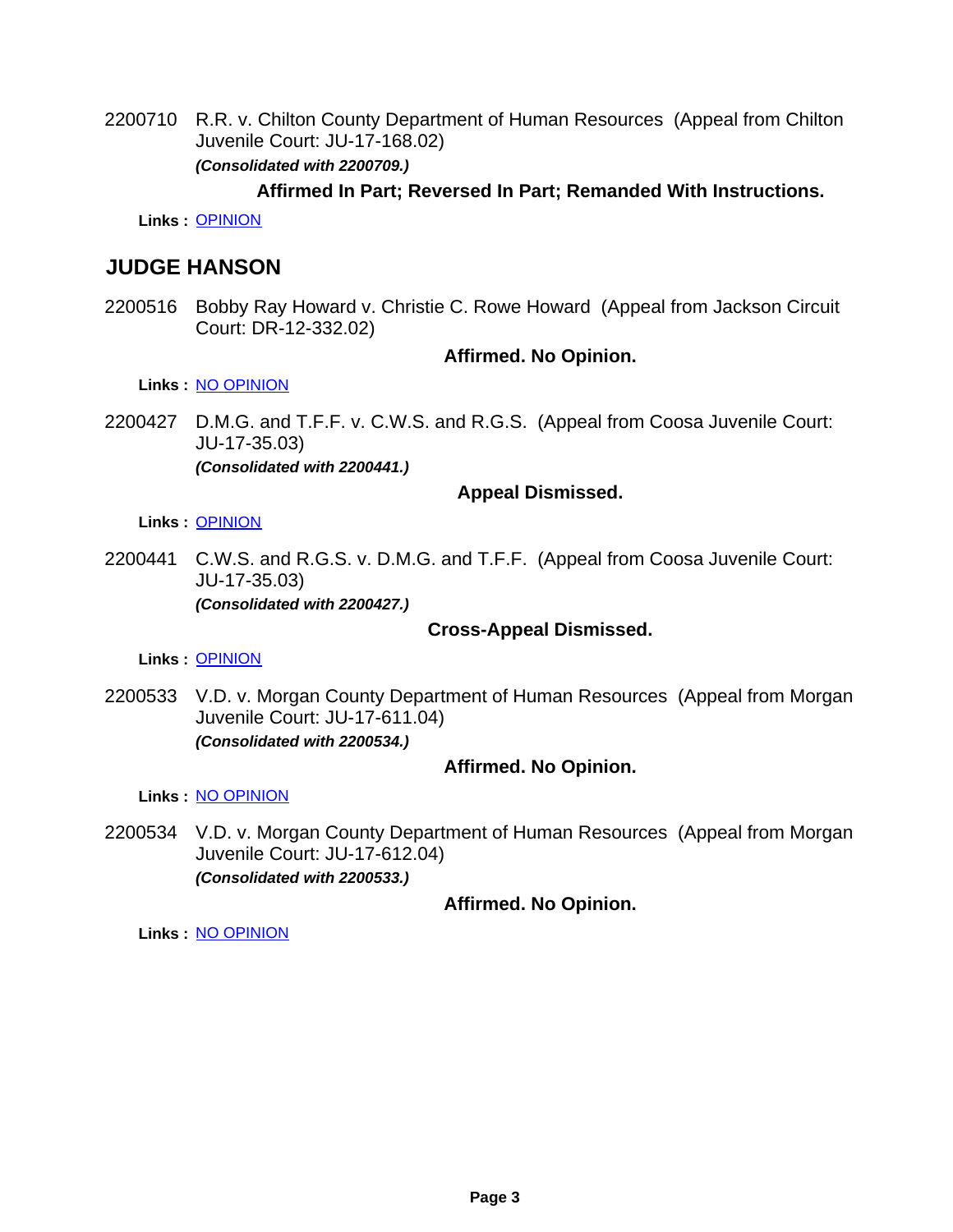# **JUDGE FRIDY**

2200906 J.S. v. S.B. (Appeal from Washington Juvenile Court: CS-15-900038.03) **Reversed And Remanded With Instructions.**

**Links :** [OPINION](https://acis.alabama.gov/displaydocs.cfm?no=1114498&event=68H0JTZKQ)

## **ON REHEARING**

2200174 T.M.W. v. W.S.L. III and C.S.L. (Appeal from Madison Juvenile Court: JU-12-734.03)

*(Consolidated with 2200175.)*

#### **Application Overruled; Opinion Of October 8, 2021, Withdrawn; Opinion Substituted; Appeal Dismissed.**

**Links :** [OPINION](https://acis.alabama.gov/displaydocs.cfm?no=1114494&event=68H0JTYT1)

2200175 T.M.W. v. W.S.L. III and C.S.L. (Appeal from Madison Juvenile Court: JU-20-302.01)

*(Consolidated with 2200174.)*

#### **Application Overruled; Opinion Of October 8, 2021, Withdrawn; Opinion Substituted; Appeal Dismissed.**

#### **Links :** [OPINION](https://acis.alabama.gov/displaydocs.cfm?no=1114494&event=68H0JTYT1)

2200216 Jeremy Reeves v. Shana Deel Reeves (Appeal from Etowah Circuit Court: DR-15-900460.01)

*(Consolidated with 2200217.)*

#### **Application For Rehearing Overruled.**

**Links :** [REHEARING ORDER](https://acis.alabama.gov/displaydocs.cfm?no=1114512&event=68H0K9CAR)

2200217 Jeremy Reeves v. Shana Deel Reeves (Appeal from Etowah Circuit Court: DR-15-900460.02) *(Consolidated with 2200216.)*

#### **Application For Rehearing Overruled.**

**Links :** [REHEARING ORDER](https://acis.alabama.gov/displaydocs.cfm?no=1114513&event=68H0KBEFO)

2200467 H.P. v. Jefferson County Department of Human Resources (Appeal from Jefferson Juvenile Court: JU-18-1716.02) *(Consolidated with 2200468, 2200469.)*

#### **Application For Rehearing Overruled.**

**Links :** [REHEARING ORDER](https://acis.alabama.gov/displaydocs.cfm?no=1114514&event=68H0KCQ0V)

2200468 H.P. v. Jefferson County Department of Human Resources (Appeal from Jefferson Juvenile Court: JU-18-1717.02) *(Consolidated with 2200467, 2200469.)*

### **Application For Rehearing Overruled.**

**Links :** [REHEARING ORDER](https://acis.alabama.gov/displaydocs.cfm?no=1114515&event=68H0KDRWX)